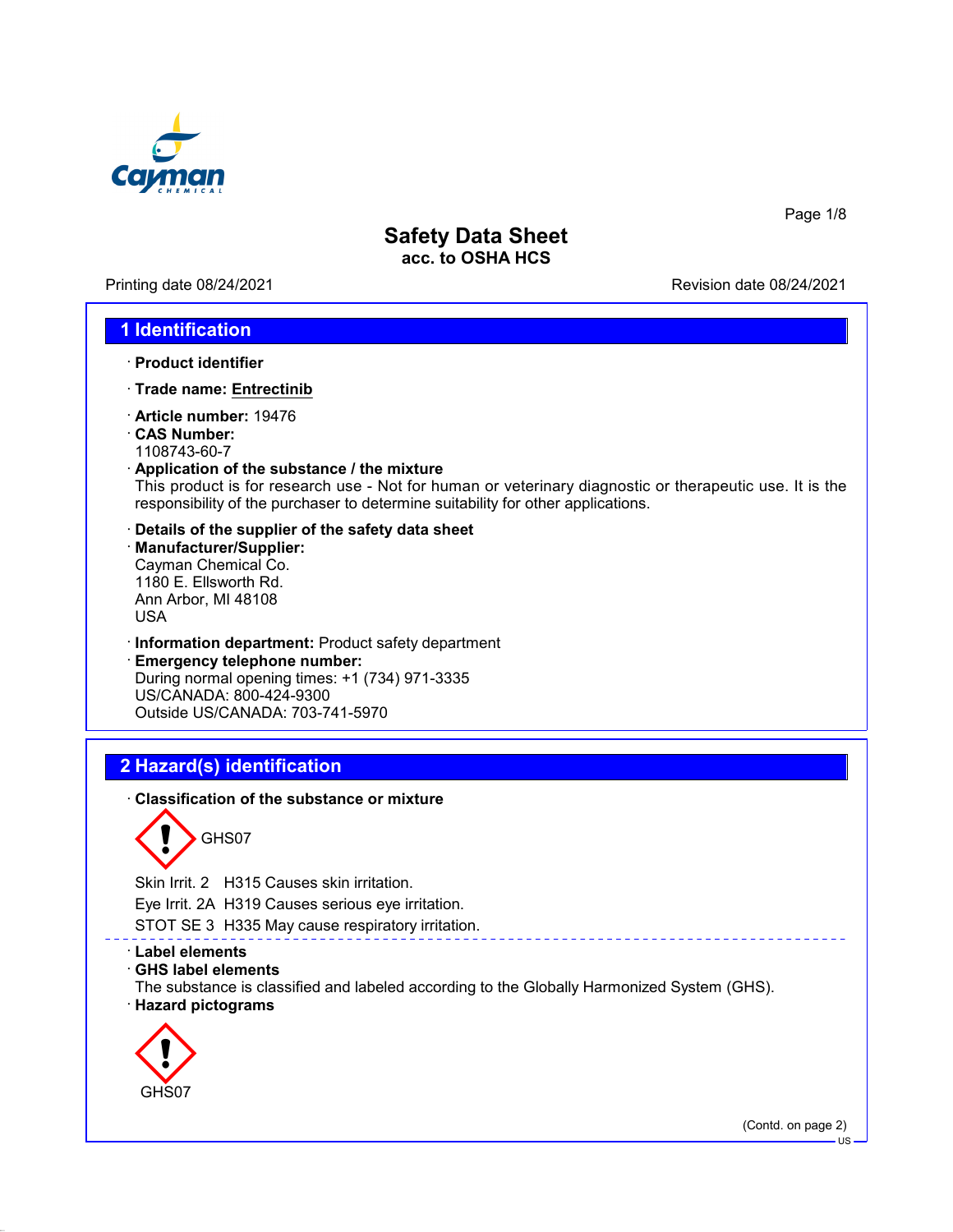Printing date 08/24/2021 **Printing date 08/24/2021** 

#### **Trade name: Entrectinib**

|                                 | (Contd. from page 1)                                                                                  |
|---------------------------------|-------------------------------------------------------------------------------------------------------|
| · Signal word Warning           |                                                                                                       |
| <b>Hazard statements</b>        |                                                                                                       |
| H315 Causes skin irritation.    |                                                                                                       |
|                                 | H319 Causes serious eye irritation.                                                                   |
|                                 | H335 May cause respiratory irritation.                                                                |
| · Precautionary statements      |                                                                                                       |
| P261                            | Avoid breathing dust/fume/gas/mist/vapors/spray                                                       |
| P <sub>264</sub>                | Wash thoroughly after handling.                                                                       |
| P271                            | Use only outdoors or in a well-ventilated area.                                                       |
| P280                            | Wear protective gloves / eye protection / face protection.                                            |
| P302+P352                       | If on skin: Wash with plenty of water.                                                                |
| P304+P340                       | IF INHALED: Remove person to fresh air and keep comfortable for breathing.                            |
|                                 | P305+P351+P338 If in eyes: Rinse cautiously with water for several minutes. Remove contact lenses, if |
|                                 | present and easy to do. Continue rinsing.                                                             |
| P312                            | Call a poison center/doctor if you feel unwell.                                                       |
| P321                            | Specific treatment (see on this label).                                                               |
| P362+P364                       | Take off contaminated clothing and wash it before reuse.                                              |
| P332+P313                       | If skin irritation occurs: Get medical advice/attention.                                              |
|                                 | If eye irritation persists: Get medical advice/attention.                                             |
| P337+P313                       |                                                                                                       |
| P403+P233                       | Store in a well-ventilated place. Keep container tightly closed.                                      |
| P405                            | Store locked up.                                                                                      |
| P501                            | Dispose of contents/container in accordance with local/regional/national/international                |
|                                 | regulations.                                                                                          |
| · Classification system:        |                                                                                                       |
| NFPA ratings (scale 0 - 4)      |                                                                                                       |
|                                 |                                                                                                       |
|                                 | Health $= 2$                                                                                          |
|                                 | $Fire = 0$                                                                                            |
|                                 | Reactivity = $0$                                                                                      |
|                                 |                                                                                                       |
| · HMIS-ratings (scale 0 - 4)    |                                                                                                       |
| <b>HEALTH</b><br>$\overline{2}$ | Health $= 2$                                                                                          |
| $\overline{10}$<br><b>FIRE</b>  | Fire $= 0$                                                                                            |
|                                 | Reactivity = $0$                                                                                      |
| <b>REACTIVITY</b><br>$\sqrt{0}$ |                                                                                                       |
| ∙ Other hazards                 |                                                                                                       |
|                                 | <b>Results of PBT and vPvB assessment</b>                                                             |
|                                 |                                                                                                       |
| · <b>PBT:</b> Not applicable.   |                                                                                                       |
| $\cdot$ vPvB: Not applicable.   |                                                                                                       |
|                                 |                                                                                                       |
|                                 | 3 Composition/information on ingredients                                                              |
|                                 |                                                                                                       |
|                                 | <b>Chemical characterization: Substances</b>                                                          |
| <b>CAS No. Description</b>      |                                                                                                       |
| 1108743-60-7 Entrectinib        |                                                                                                       |
|                                 |                                                                                                       |
|                                 |                                                                                                       |
| <b>4 First-aid measures</b>     |                                                                                                       |
|                                 |                                                                                                       |

- · **Description of first aid measures**
- · **After inhalation:** In case of unconsciousness place patient stably in side position for transportation.
- · **After skin contact:** Immediately wash with water and soap and rinse thoroughly.

(Contd. on page 3)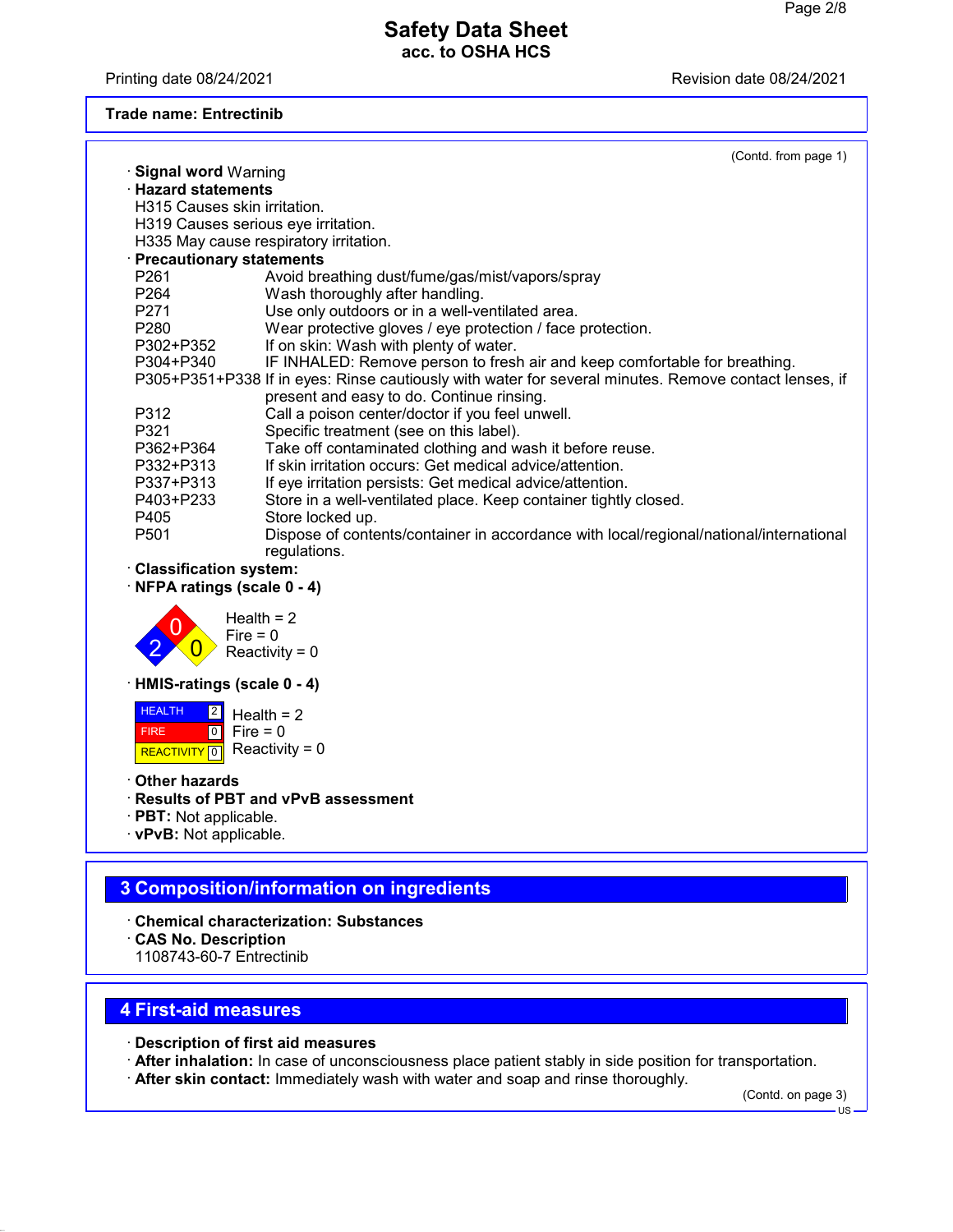Printing date 08/24/2021 Revision date 08/24/2021

#### **Trade name: Entrectinib**

· **After eye contact:**

(Contd. from page 2)

- Rinse opened eye for several minutes under running water. If symptoms persist, consult a doctor.
- · **After swallowing:** If symptoms persist consult doctor.
- · **Information for doctor:**
- · **Most important symptoms and effects, both acute and delayed**

May cause anemia, cough, CNS depression, drowsiness, headache, heart damage, lassitude (weakness, exhaustion), liver damage, narcosis, reproductive effects, teratogenic effects. No further relevant information available.

· **Indication of any immediate medical attention and special treatment needed** No further relevant information available.

### **5 Fire-fighting measures**

- · **Extinguishing media**
- · **Suitable extinguishing agents:** Use fire fighting measures that suit the environment. A solid water stream may be inefficient.
- · **Special hazards arising from the substance or mixture** No further relevant information available.
- · **Advice for firefighters**
- · **Protective equipment:** No special measures required.

#### **6 Accidental release measures**

- · **Personal precautions, protective equipment and emergency procedures** Not required.
- · **Environmental precautions:** Do not allow to enter sewers/ surface or ground water.
- · **Methods and material for containment and cleaning up:** Ensure adequate ventilation.
- · **Reference to other sections**

See Section 7 for information on safe handling.

See Section 8 for information on personal protection equipment.

See Section 13 for disposal information.

- · **Protective Action Criteria for Chemicals**
- · **PAC-1:** Substance is not listed.
- · **PAC-2:** Substance is not listed.
- · **PAC-3:** Substance is not listed.

## **7 Handling and storage**

#### · **Handling:**

· **Precautions for safe handling**

No special precautions are necessary if used correctly. Avoid breathing dust/fume/gas/mist/vapours/spray. Avoid prolonged or repeated exposure.

Keep away from sources of ignition.

Take precautionary measures against static discharge.re.

- · **Information about protection against explosions and fires:** No special measures required.
- · **Conditions for safe storage, including any incompatibilities**
- · **Storage:**
- · **Requirements to be met by storerooms and receptacles:** No special requirements.
- · **Information about storage in one common storage facility:** Not required.
- · **Further information about storage conditions:** Keep receptacle tightly sealed.

(Contd. on page 4)

 $H<sub>S</sub>$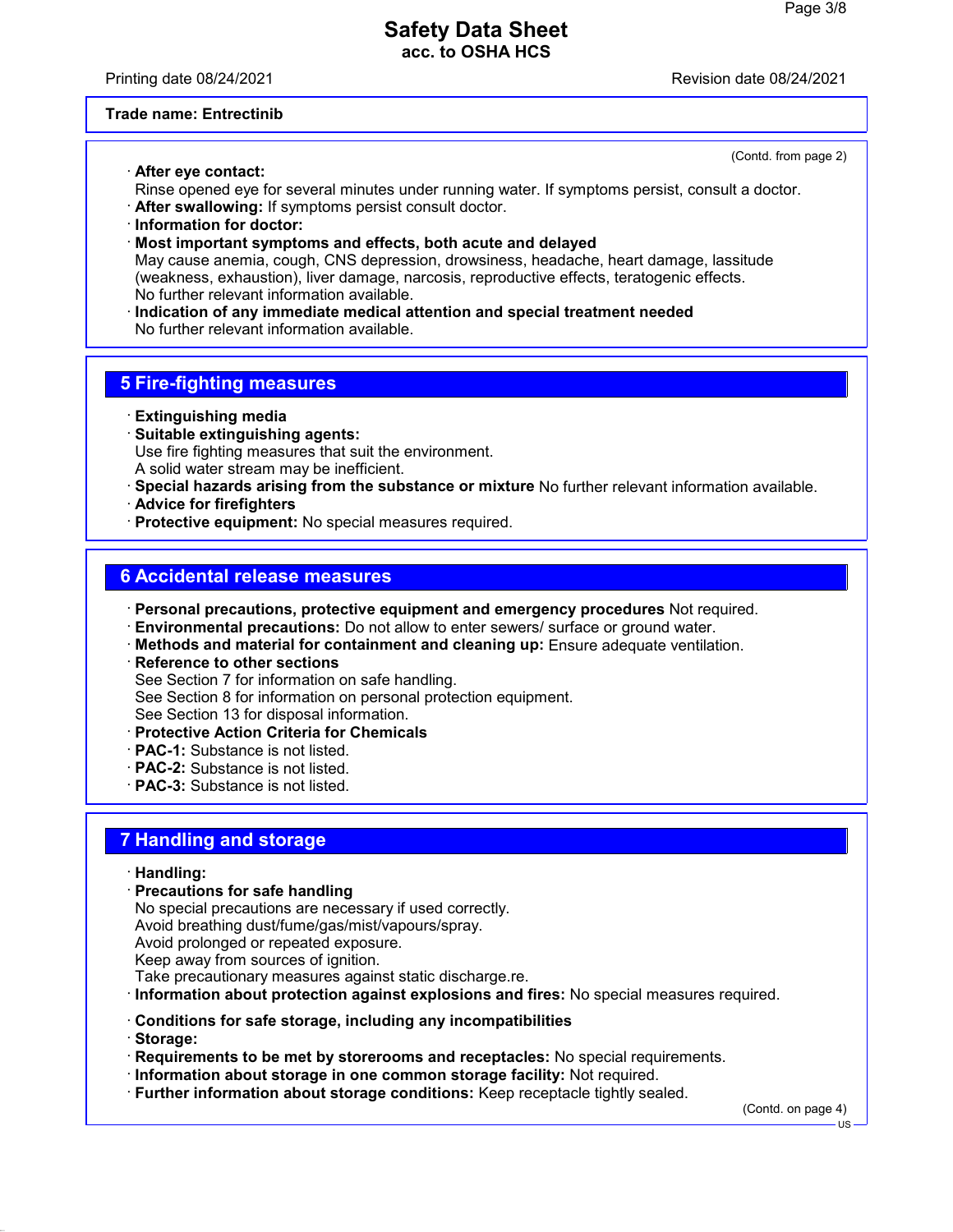Printing date 08/24/2021 **Printing date 08/24/2021** 

(Contd. from page 3)

**Trade name: Entrectinib**

· **Specific end use(s)** No further relevant information available.

### **8 Exposure controls/personal protection**

· **Additional information about design of technical systems:** No further data; see item 7.

- · **Control parameters**
- · **Components with limit values that require monitoring at the workplace:** Not required.
- · **Additional information:** The lists that were valid during the creation were used as basis.
- · **Exposure controls**
- · **Personal protective equipment:**
- · **General protective and hygienic measures:** Keep away from foodstuffs, beverages and feed.

Immediately remove all soiled and contaminated clothing.

Wash hands before breaks and at the end of work.

Avoid contact with the eyes and skin.

· **Breathing equipment:**

In case of brief exposure or low pollution use respiratory filter device. In case of intensive or longer exposure use respiratory protective device that is independent of circulating air.

· **Protection of hands:**



Protective gloves

The glove material has to be impermeable and resistant to the product/ the substance/ the preparation. Due to missing tests no recommendation to the glove material can be given for the product/ the preparation/ the chemical mixture.

Selection of the glove material on consideration of the penetration times, rates of diffusion and the degradation

· **Material of gloves**

The selection of the suitable gloves does not only depend on the material, but also on further marks of quality and varies from manufacturer to manufacturer.

· **Penetration time of glove material**

The exact break through time has to be found out by the manufacturer of the protective gloves and has to be observed.

· **Eye protection:**



Tightly sealed goggles

| · Information on basic physical and chemical properties<br><b>General Information</b> |                 |  |  |  |
|---------------------------------------------------------------------------------------|-----------------|--|--|--|
| Appearance:                                                                           |                 |  |  |  |
| Form:                                                                                 | Crystalline     |  |  |  |
| Color:                                                                                | Not determined. |  |  |  |
| · Odor:                                                                               | Characteristic  |  |  |  |
| · Structural Formula                                                                  | C31H34F2N6O2    |  |  |  |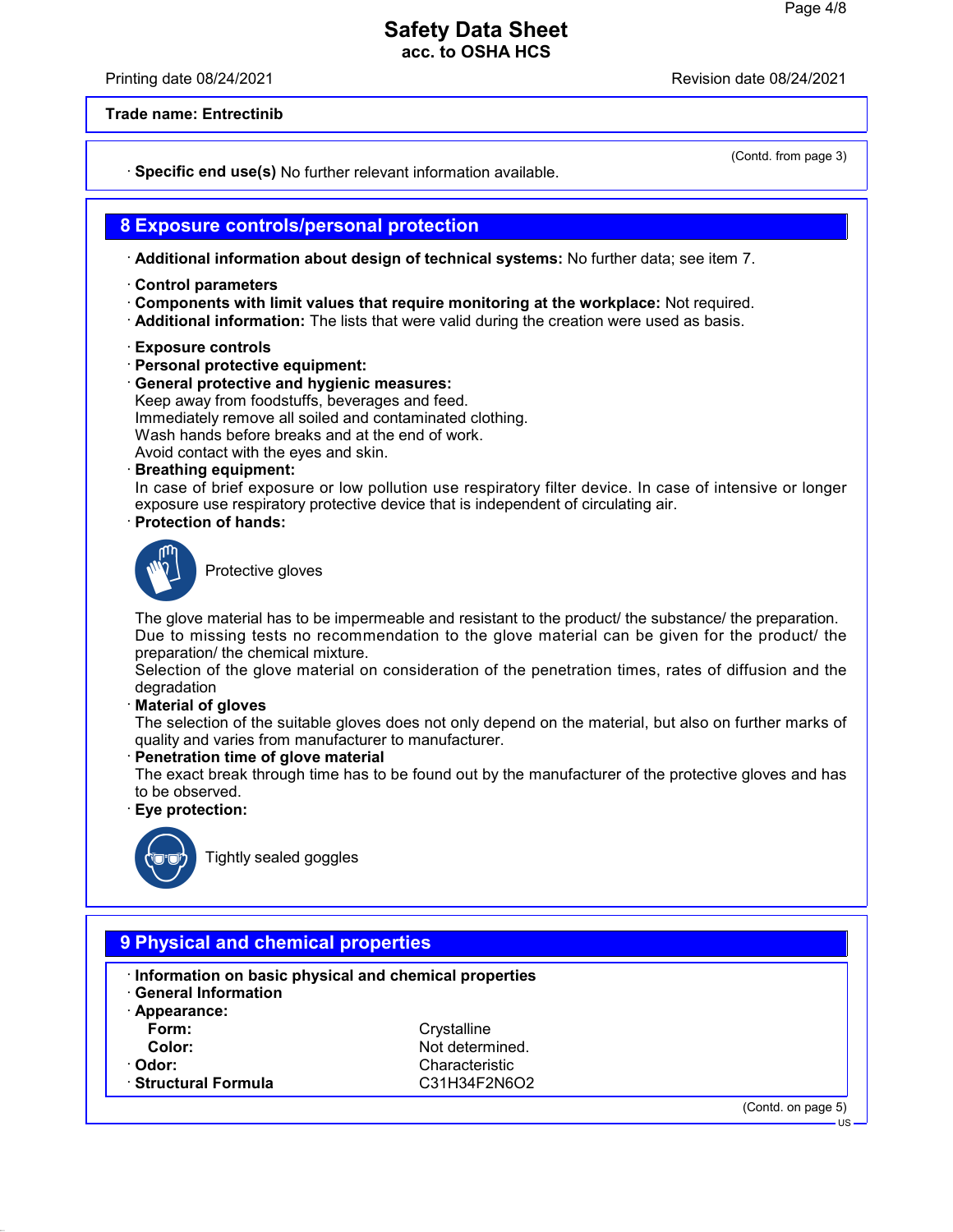Printing date 08/24/2021 **Printing date 08/24/2021** 

**Trade name: Entrectinib**

|                                                                                                          | (Contd. from page 4)                                                                                                           |
|----------------------------------------------------------------------------------------------------------|--------------------------------------------------------------------------------------------------------------------------------|
| · Molecular Weight<br>Odor threshold:                                                                    | 560.6 g/mol<br>Not determined.                                                                                                 |
| pH-value:                                                                                                | Not applicable.                                                                                                                |
| <b>Change in condition</b><br><b>Melting point/Melting range:</b><br><b>Boiling point/Boiling range:</b> | Undetermined.<br>Undetermined.                                                                                                 |
| · Flash point:                                                                                           | Not applicable.                                                                                                                |
| · Flammability (solid, gaseous):                                                                         | Product is not flammable.                                                                                                      |
| <b>Decomposition temperature:</b>                                                                        | Not determined.                                                                                                                |
| · Auto igniting:                                                                                         | Not determined.                                                                                                                |
| Danger of explosion:                                                                                     | Product does not present an explosion hazard.                                                                                  |
| <b>Explosion limits:</b><br>Lower:<br>Upper:                                                             | Not determined.<br>Not determined.                                                                                             |
| Vapor pressure:                                                                                          | Not applicable.                                                                                                                |
| Density:<br><b>Relative density</b><br>· Vapor density<br><b>Evaporation rate</b>                        | Not determined.<br>Not determined.<br>Not applicable.<br>Not applicable.                                                       |
| Solubility in / Miscibility with<br>Water:                                                               | Not determined.                                                                                                                |
| · Partition coefficient (n-octanol/water): Not determined.                                               |                                                                                                                                |
| · Viscosity:<br>Dynamic:<br>Kinematic:<br><b>SOLUBILITY</b>                                              | Not applicable.<br>Not applicable.<br>~0.2 mg/ml in a 1:4 solution of DMF:PBS (pH 7.2); ~1, 20, 30<br>mg/ml in EtOH, DMSO, DMF |
| <b>Other information</b>                                                                                 | No further relevant information available.                                                                                     |
|                                                                                                          |                                                                                                                                |

# **10 Stability and reactivity**

· **Reactivity** No further relevant information available.

- · **Chemical stability**
- · **Thermal decomposition / conditions to be avoided:** No decomposition if used according to specifications.
- · **Possibility of hazardous reactions** No dangerous reactions known.
- · **Conditions to avoid** No further relevant information available.
- · **Incompatible materials:** oxidizing agents
- · **Hazardous decomposition products:** carbon oxides, nitrogen oxides

(Contd. on page 6)

US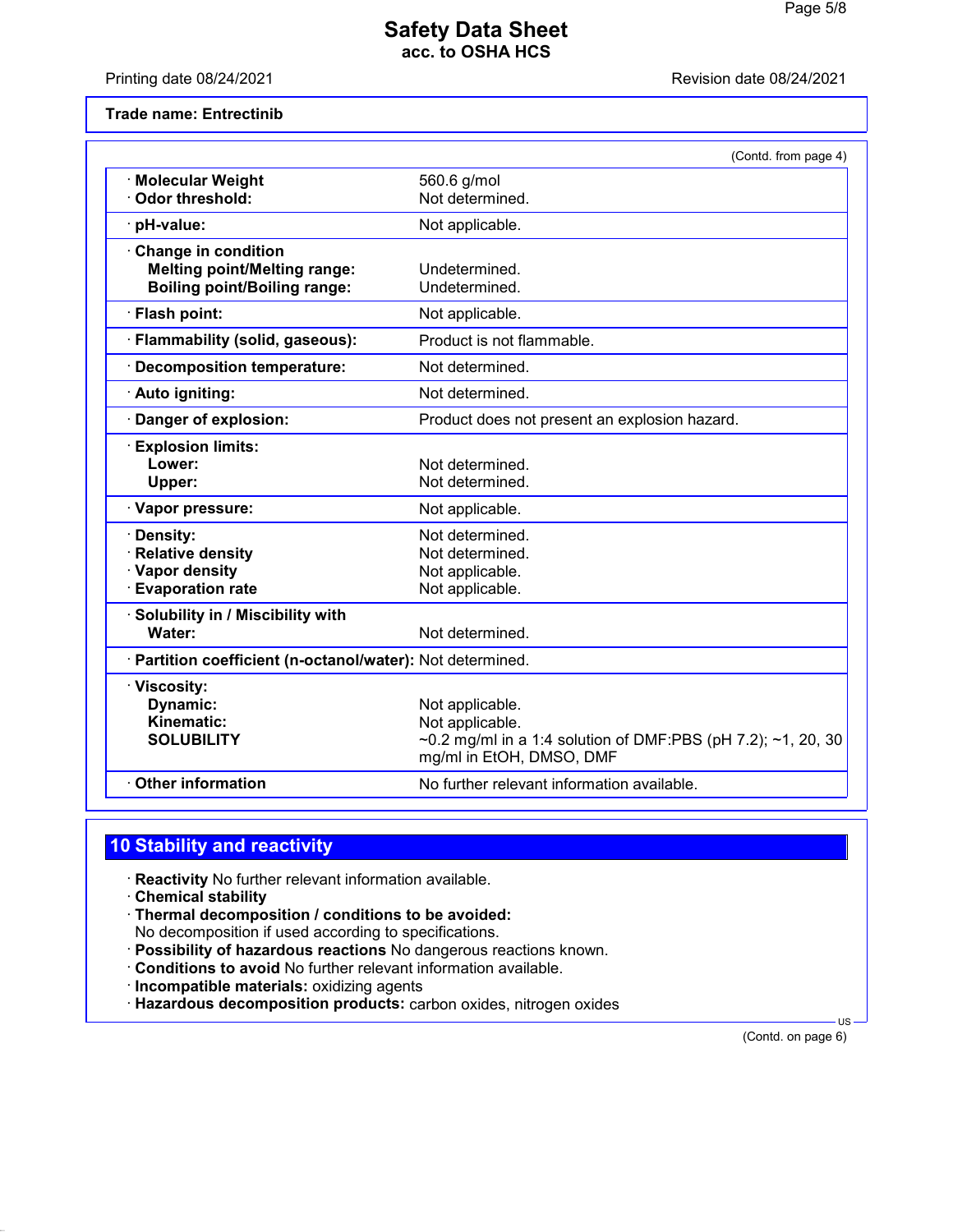Printing date 08/24/2021 Revision date 08/24/2021

#### **Trade name: Entrectinib**

(Contd. from page 5)

#### **11 Toxicological information**

- · **Information on toxicological effects**
- · **Acute toxicity:**
- · **Primary irritant effect:**
- · **on the skin:** Irritant to skin and mucous membranes.
- · **on the eye:** Irritating effect.
- · **Sensitization:** No sensitizing effects known.
- · **Additional toxicological information:**

· **Carcinogenic categories**

- · **IARC (International Agency for Research on Cancer)** Substance is not listed.
- · **NTP (National Toxicology Program)** Substance is not listed.

· **OSHA-Ca (Occupational Safety & Health Administration)** Substance is not listed.

# **12 Ecological information**

- · **Toxicity**
- · **Aquatic toxicity:** No further relevant information available.
- · **Persistence and degradability** No further relevant information available.
- · **Behavior in environmental systems:**
- · **Bioaccumulative potential** No further relevant information available.
- · **Mobility in soil** No further relevant information available.
- · **Additional ecological information:**
- · **General notes:**
- Water hazard class 1 (Self-assessment): slightly hazardous for water

Do not allow undiluted product or large quantities of it to reach ground water, water course or sewage system.

- · **Results of PBT and vPvB assessment**
- · **PBT:** Not applicable.
- · **vPvB:** Not applicable.
- · **Other adverse effects** No further relevant information available.

# **13 Disposal considerations**

- · **Waste treatment methods**
- · **Recommendation:**

Must not be disposed of together with household garbage. Do not allow product to reach sewage system.

- · **Uncleaned packagings:**
- · **Recommendation:** Disposal must be made according to official regulations.

| ∙ UN-Number               |               |  |
|---------------------------|---------------|--|
| · DOT, IMDG, IATA         | not regulated |  |
| · UN proper shipping name |               |  |
| · DOT, IMDG, IATA         | not regulated |  |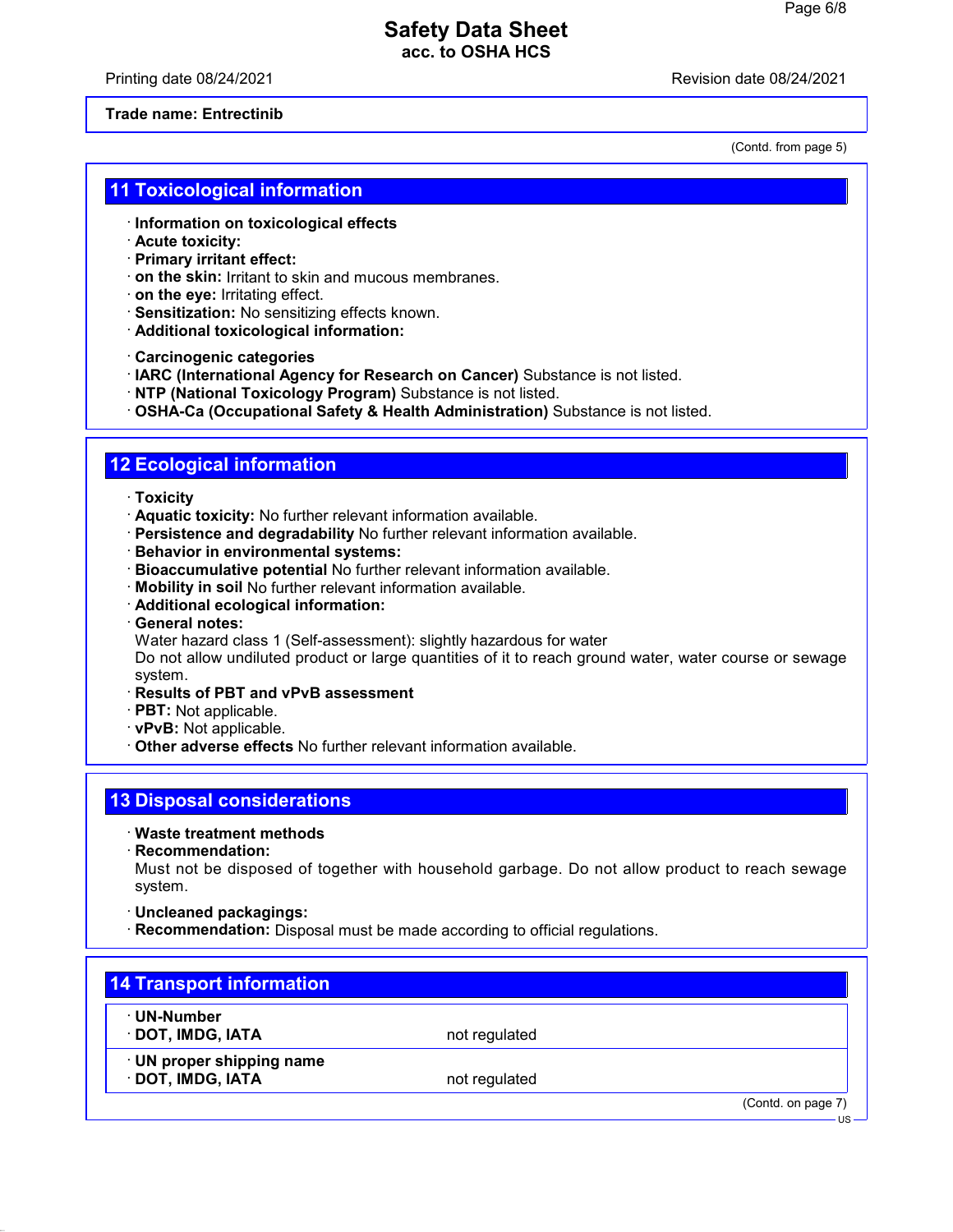#### Printing date 08/24/2021 Revision date 08/24/2021

**Trade name: Entrectinib**

|                                                                                   |                 | (Contd. from page 6) |
|-----------------------------------------------------------------------------------|-----------------|----------------------|
| · Transport hazard class(es)                                                      |                 |                      |
| · DOT, ADN, IMDG, IATA<br>· Class                                                 | not regulated   |                      |
| · Packing group<br>· DOT, IMDG, IATA                                              | not regulated   |                      |
| <b>Environmental hazards:</b>                                                     | Not applicable. |                      |
| · Special precautions for user                                                    | Not applicable. |                      |
| Transport in bulk according to Annex II of<br><b>MARPOL73/78 and the IBC Code</b> | Not applicable. |                      |
| · UN "Model Regulation":                                                          | not regulated   |                      |

## **15 Regulatory information**

- · **Safety, health and environmental regulations/legislation specific for the substance or mixture** No further relevant information available.
- · **Sara**
- · **Section 355 (extremely hazardous substances):** Substance is not listed.
- · **Section 313 (Specific toxic chemical listings):** Substance is not listed.
- · **TSCA (Toxic Substances Control Act):** Substance is not listed.
- · **Hazardous Air Pollutants** Substance is not listed.
- · **Proposition 65**
- · **Chemicals known to cause cancer:** Substance is not listed.
- · **Chemicals known to cause reproductive toxicity for females:** Substance is not listed.
- · **Chemicals known to cause reproductive toxicity for males:** Substance is not listed.
- · **Chemicals known to cause developmental toxicity:** Substance is not listed.
- · **Carcinogenic categories**
- · **EPA (Environmental Protection Agency)** Substance is not listed.
- · **TLV (Threshold Limit Value)** Substance is not listed.
- · **NIOSH-Ca (National Institute for Occupational Safety and Health)** Substance is not listed.
- · **Chemical safety assessment:** A Chemical Safety Assessment has not been carried out.

# **16 Other information**

All chemicals may pose unknown hazards and should be used with caution. This SDS applies only to the material as packaged. If this product is combined with other materials, deteriorates, or becomes contaminated, it may pose hazards not mentioned in this SDS. Cayman Chemical Company assumes no responsibility for incidental or consequential damages, including lost profits, arising from the use of these data. It shall be the user's responsibility to develop proper methods of handling and personal protection based on the actual conditions of use. While this SDS is based on technical data judged to be reliable, Cayman Chemical Company assumes no responsibility for the completeness or accuracy of the information contained herein.

- · **Department issuing SDS:** Environment protection department.
- · **Contact:** -
- · **Date of preparation / last revision** 08/24/2021 / -
- · **Abbreviations and acronyms:** IMDG: International Maritime Code for Dangerous Goods DOT: US Department of Transportation IATA: International Air Transport Association

(Contd. on page 8)

US